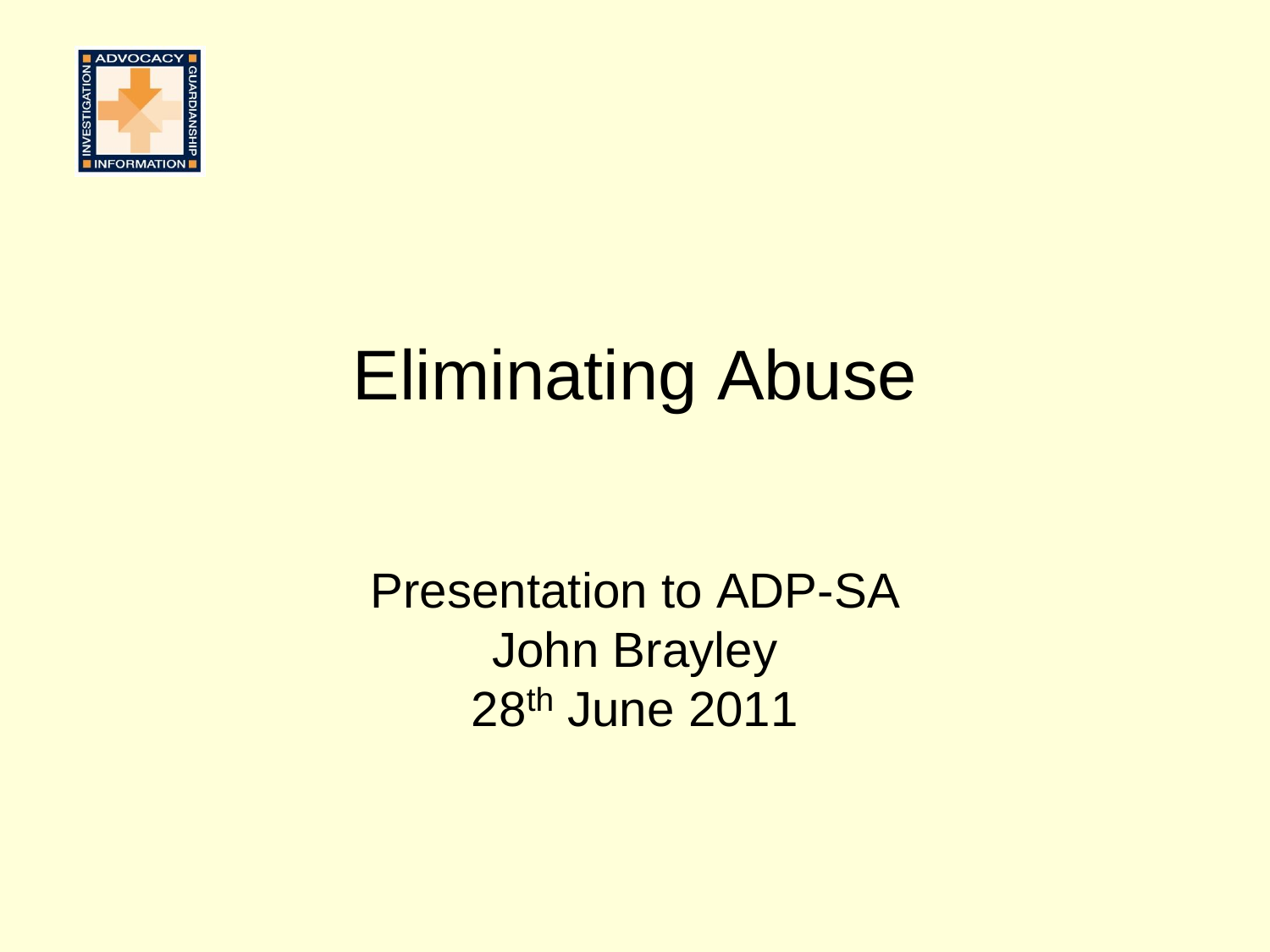

### **Outline**

- Understanding the problem
- The Right to Safety
- Some key measures
- Policy and Legislative Responses
- Supported Decision Making
- Restrictive Practices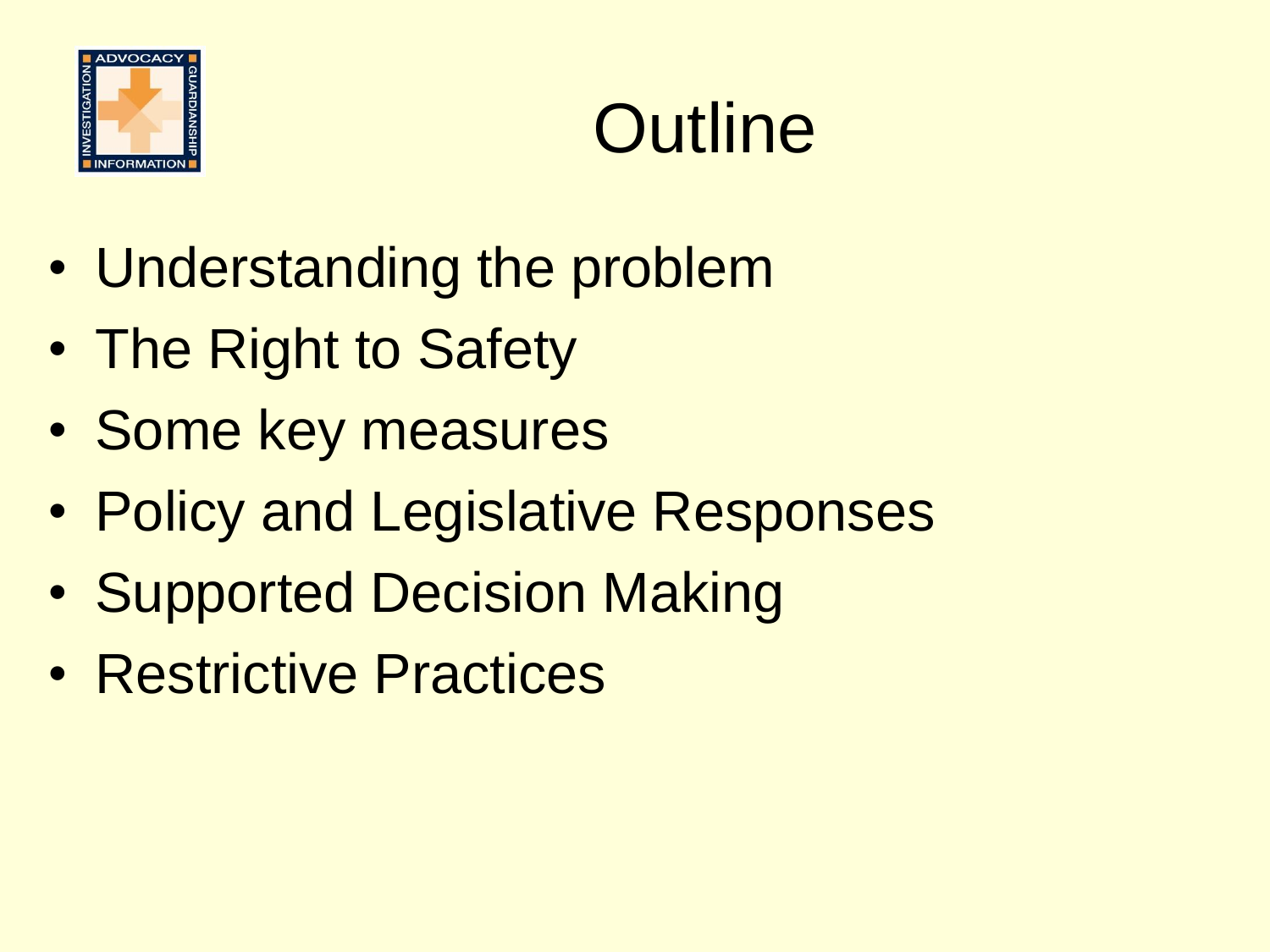

# Understanding the problem

- Inquiries into the abuse and neglect of vulnerable adults
- Learning from system failures
- Collection and publication of data collected by disability services, police, courts, law enforcement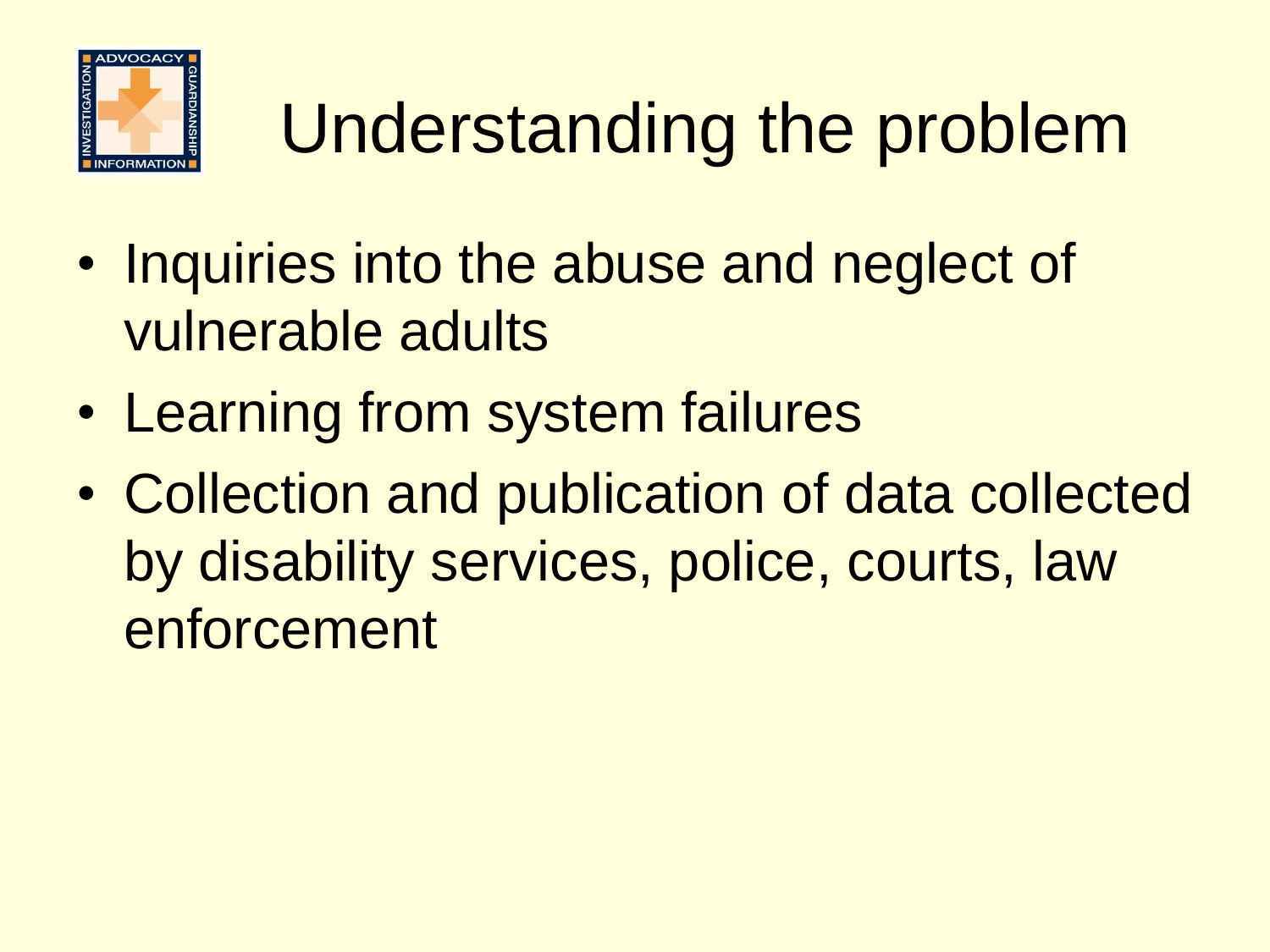

#### Article 16 Freedom from exploitation, violence and abuse

1. States Parties shall take all appropriate legislative, administrative, social, educational and other measures to protect persons with disabilities, both within and outside

the home, from all forms of exploitation, violence and abuse, including their gender-based aspects.

2. States Parties shall also take all appropriate measures to prevent all forms of exploitation, violence and abuse by ensuring, inter alia, appropriate forms of gender- and age-sensitive assistance and support for persons with disabilities and their families and caregivers, including

through the provision of information and education on how to avoid, recognize and report instances of exploitation, violence and abuse. States Parties shall ensure that protection services are age-, gender- and disability-sensitive.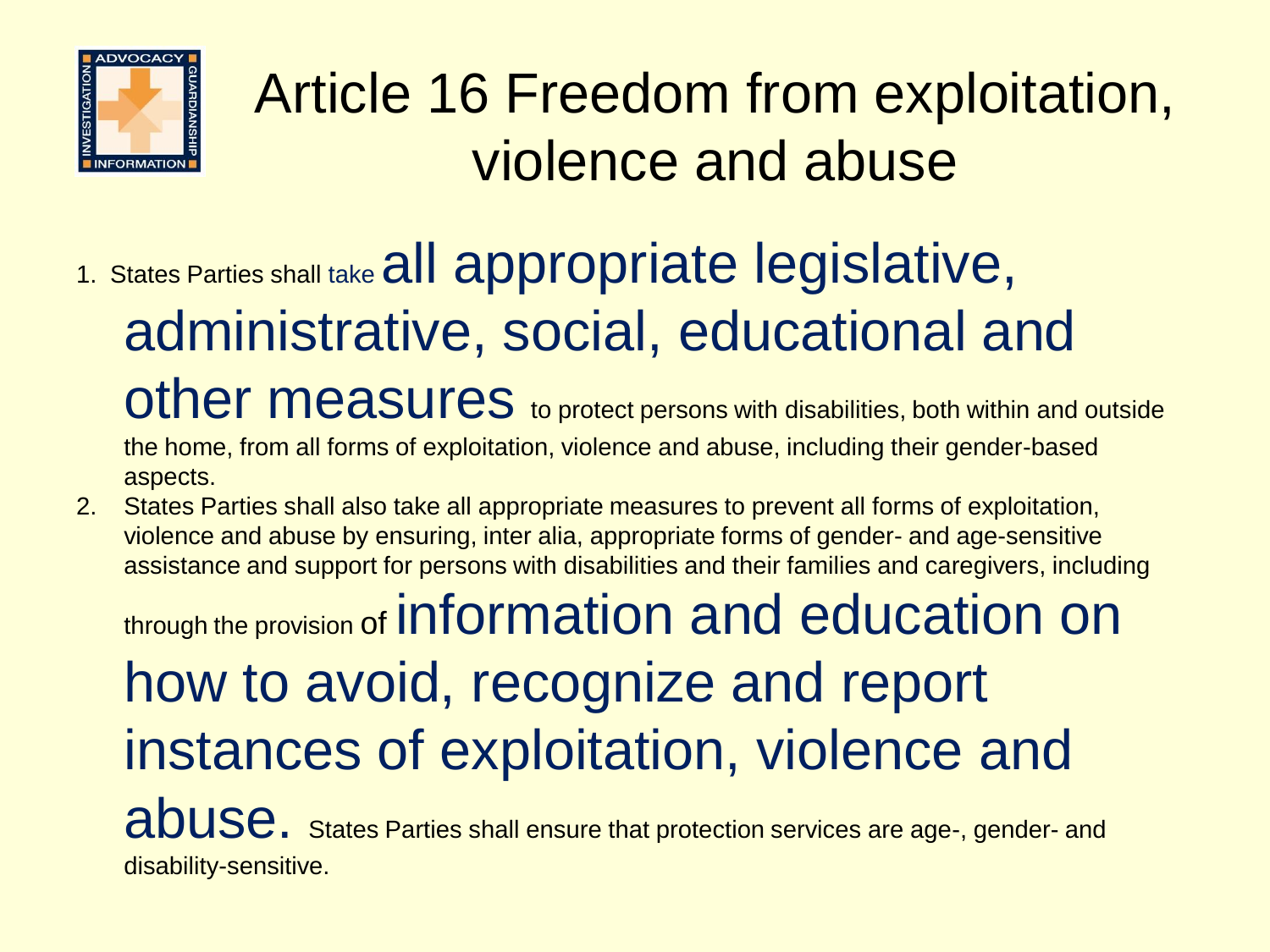

## Article 16 continued

- 3. In order to prevent the occurrence of all forms of exploitation, violence and abuse, States Parties shall ensure that all facilities and programmes designed to serve persons with disabilities are effectively monitored by independent authorities.
- 4. States Parties shall take all appropriate measures to promote the physical, cognitive and psychological recovery, rehabilitation and social reintegration of persons with disabilities who become victims of any form of exploitation, violence or abuse, including through the provision of

protection services. Such **recovery and reintegration** shall take place in an environment that fosters the health, welfare, self-respect, dignity and autonomy of the person and takes into account gender- and age-specific needs.

5. States Parties shall put in place effective legislation and policies, including women- and childfocused legislation and policies, to ensure that instances of exploitation, violence and abuse

against persons with disabilities are identified, investigated

and, where appropriate, prosecuted.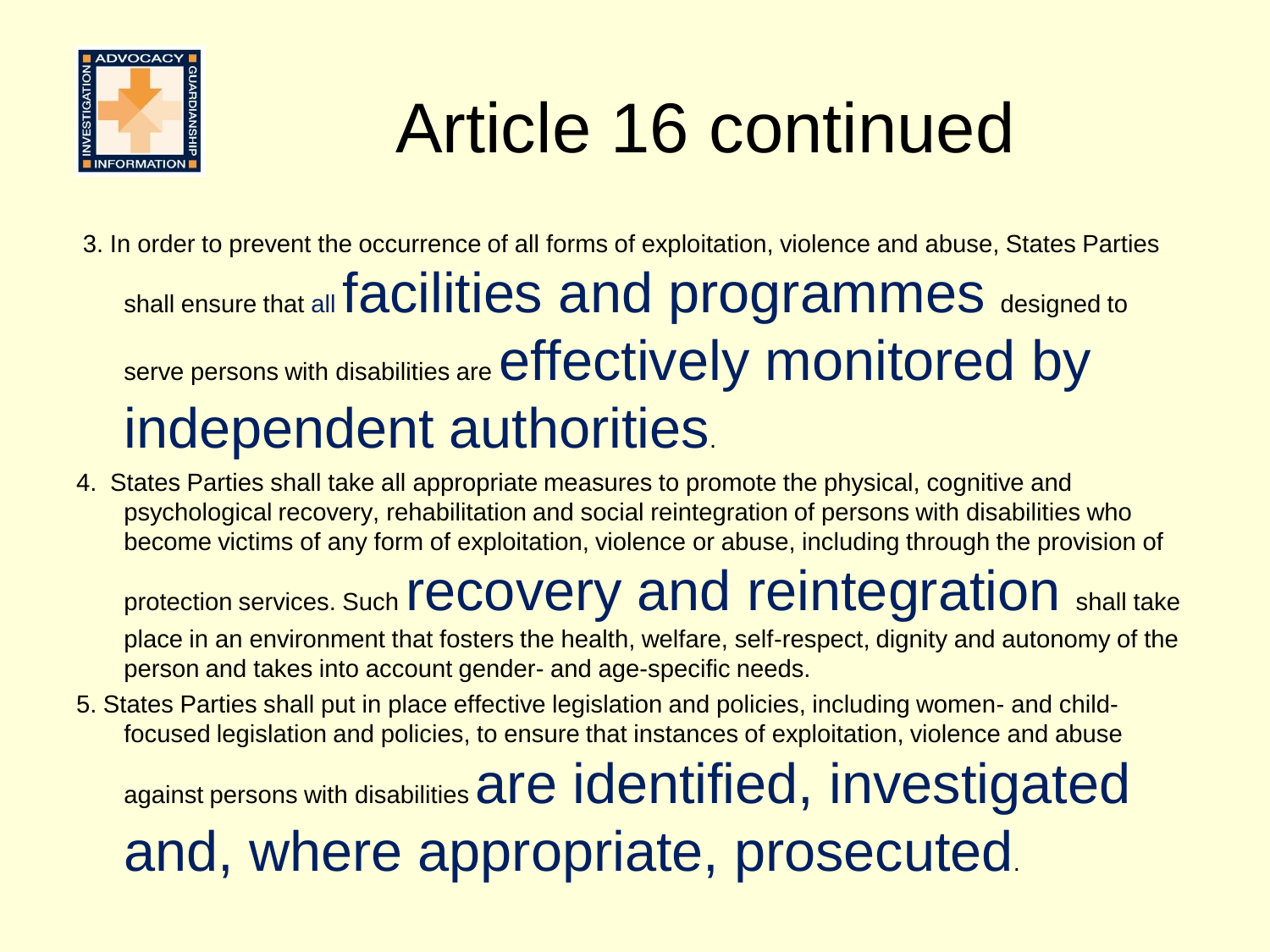

# Some key measures (1)

- Sector reform
	- increased control and decision making by persons with disabilities and their families
- Specialist Disability Services
	- Training and reimbursement
	- Regulation
	- Community Visitors
	- Restrictive Practice Protection
	- Employee registration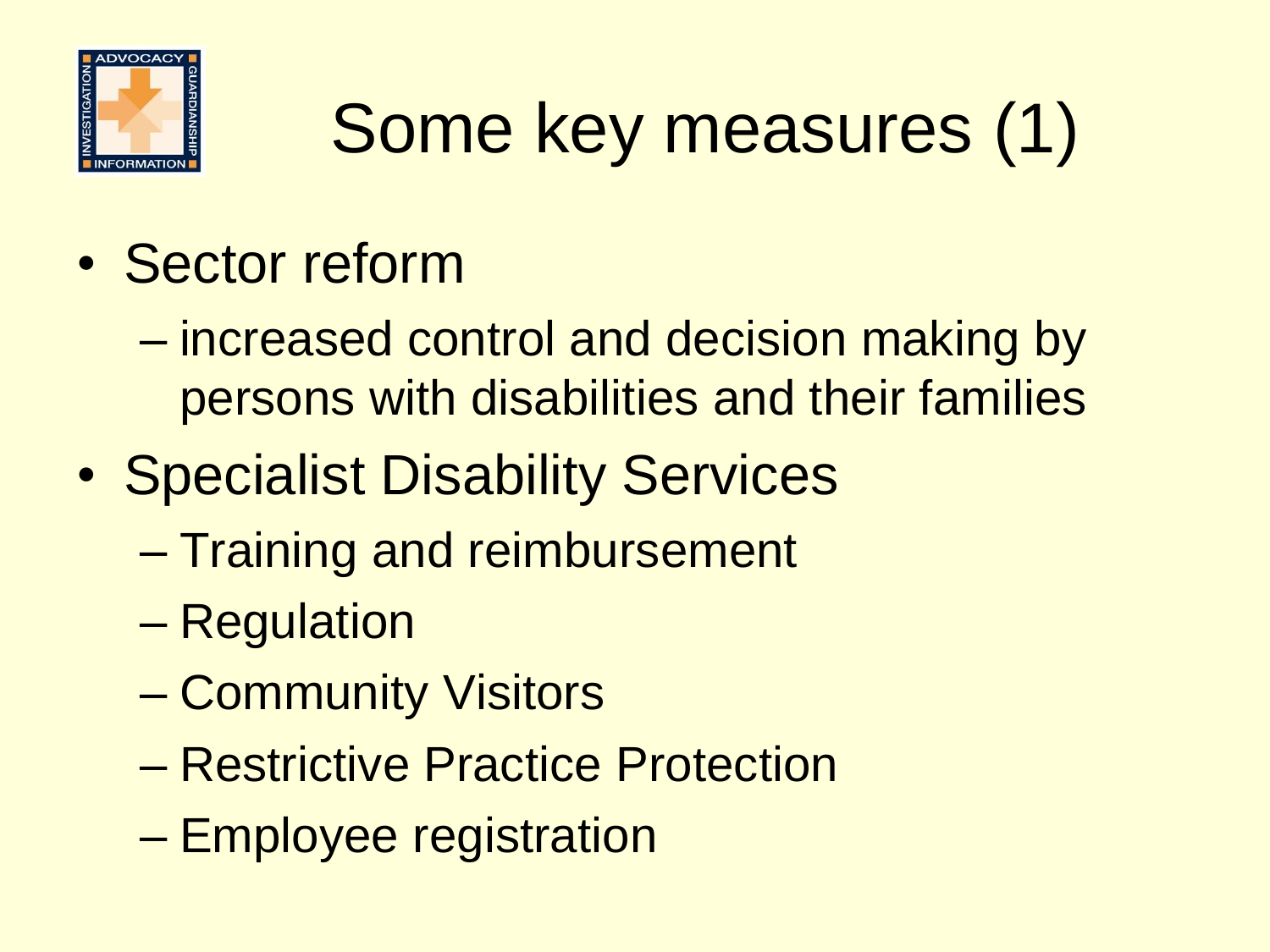

# Some key measures (2)

- Community
	- Inclusion isolation places people at risk
	- Local & coordinated adult protection responses: social work, health, police. Justice, local councils
	- Common system for adults of all ages to avoid duplication
	- Focus legal intervention on perpetrators not victims. Specialist investigation and prosecution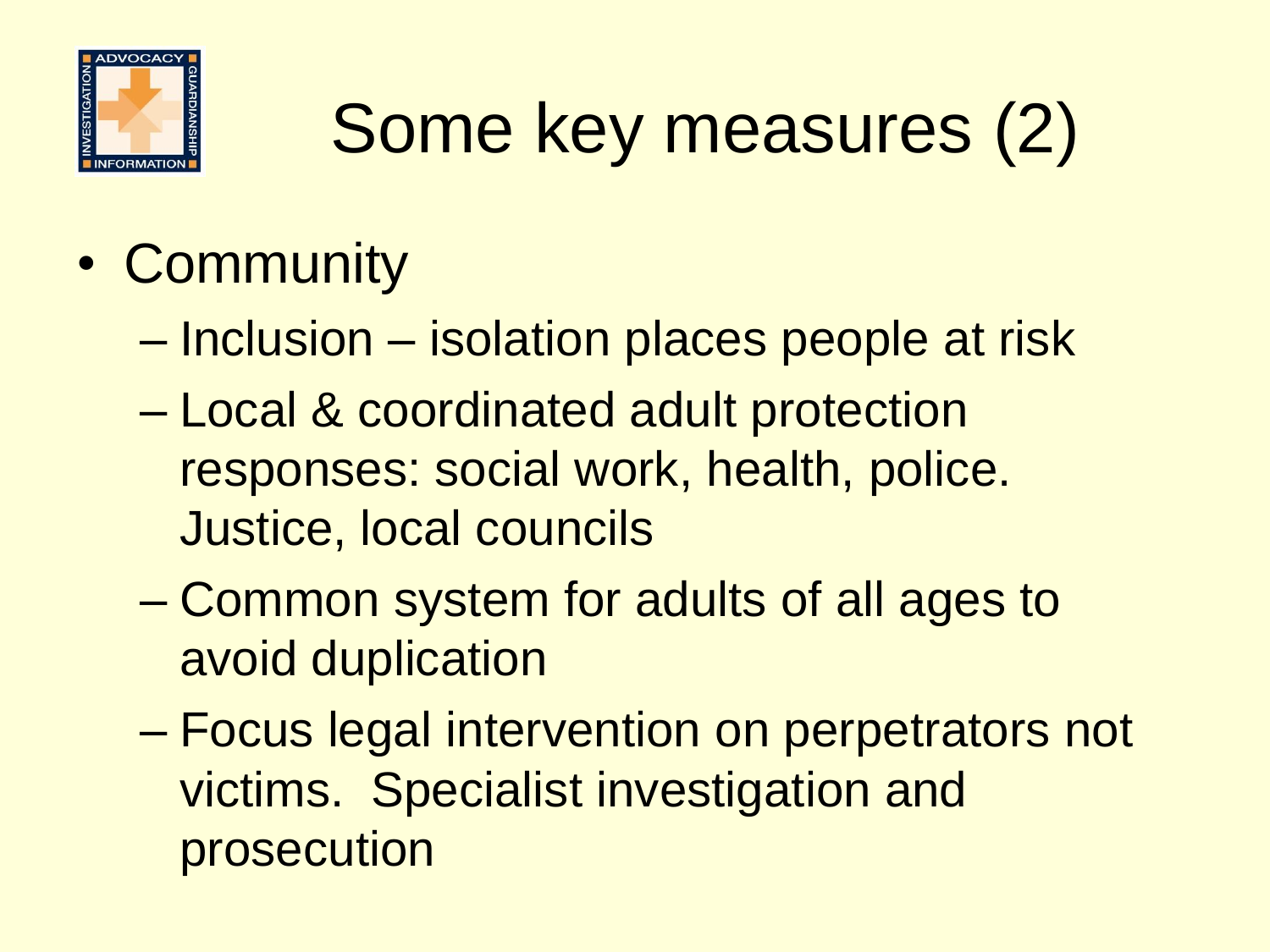

## Local, Practical, Coordinated



Fig.1. Sample medical case management team process.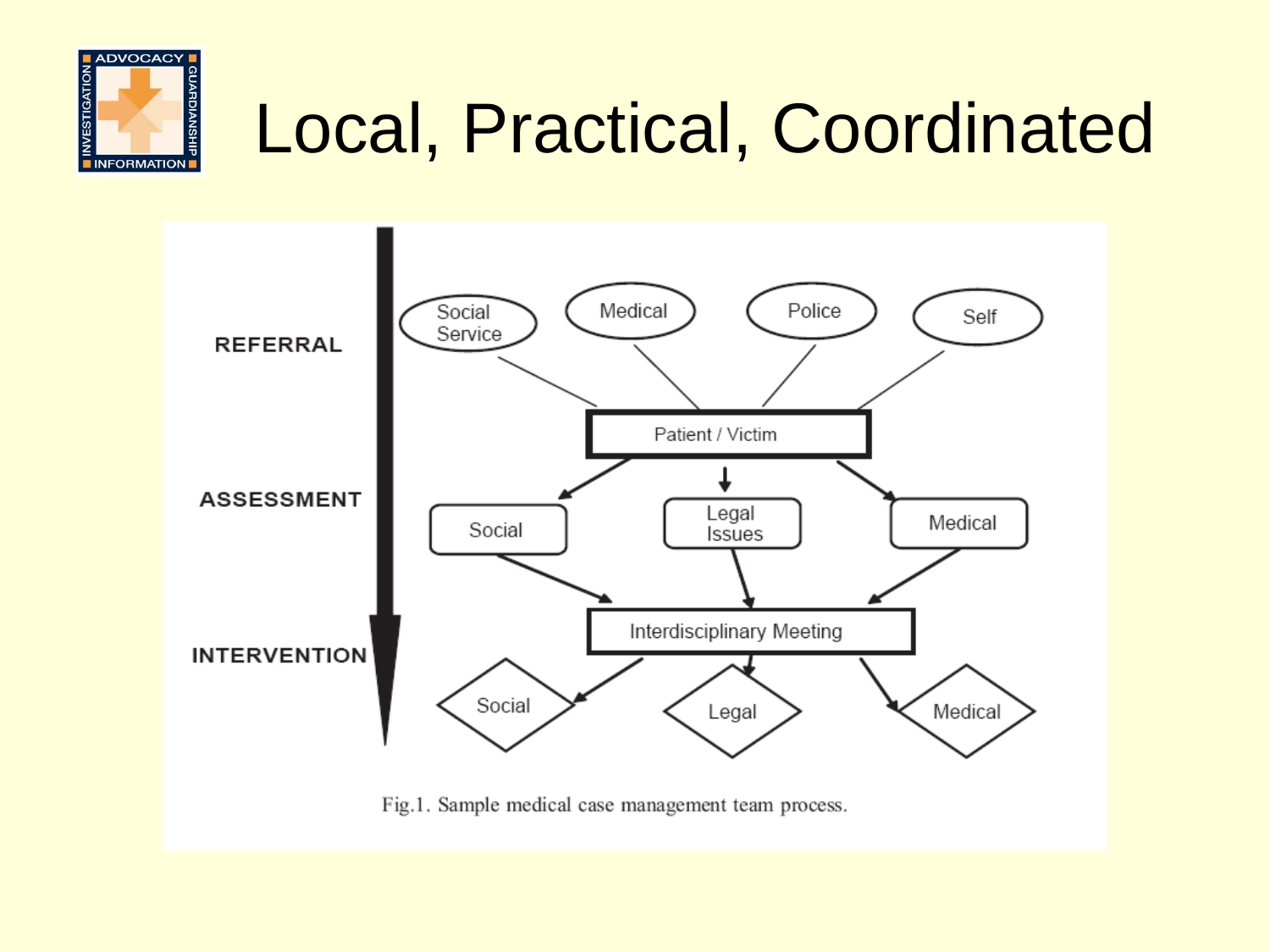

# Adult Protection Response

- Awareness and reporting
- Initial response focuses on keeping a person safe rather than taking away victim rights
- Local responsibility, and coordination
- Reporting line
- Legislated response
- Specialist police investigation
- Vigorous prosecution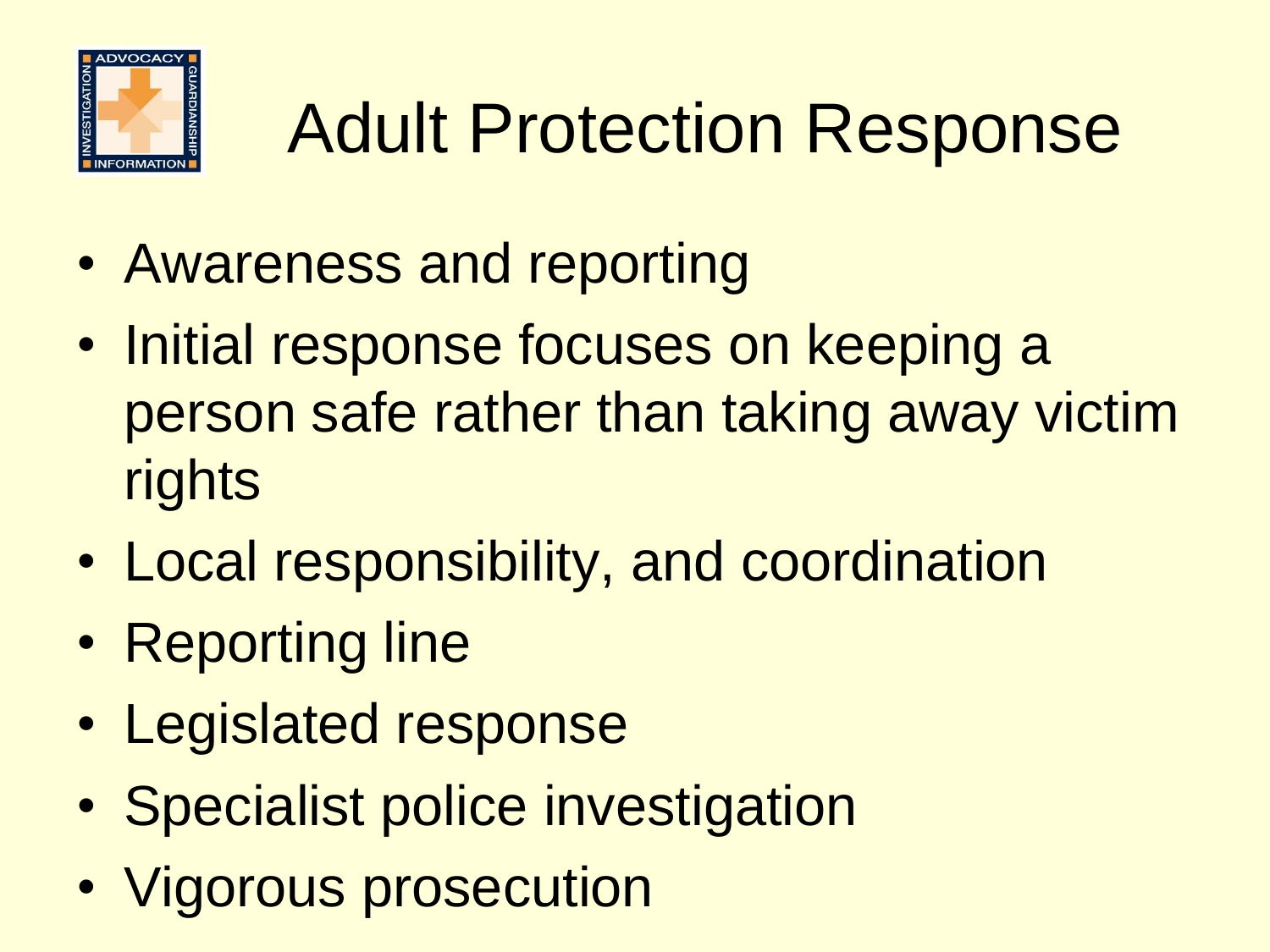

#### **Vulnerability**

- A person who is or may be in need of community care services by reason of mental or other disability, age or illness and
- Who is or may be unable to take care of him or herself or
- Who is unable to protect him or herself against signficant harm or exploitation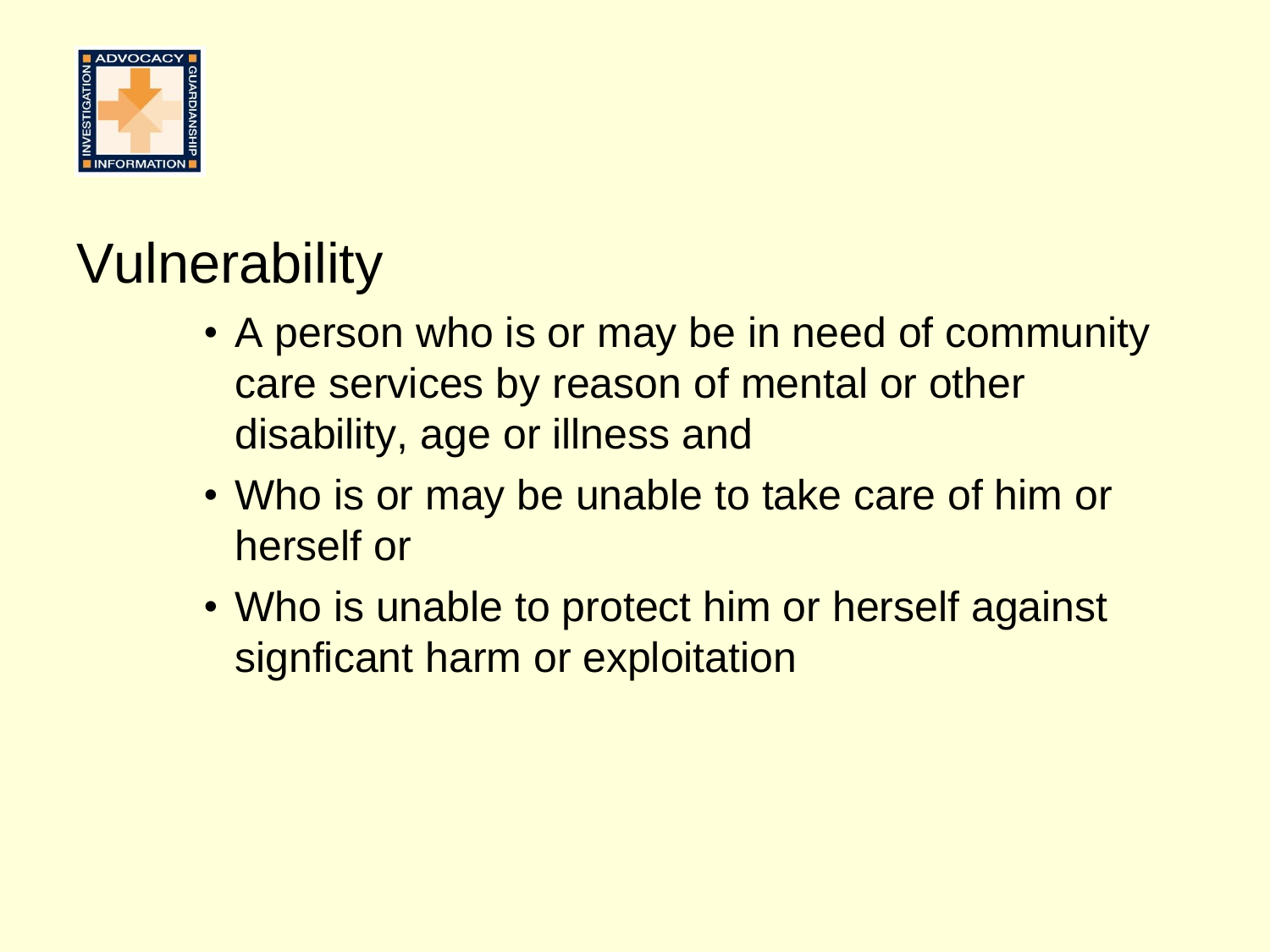

## Adults at risk

- Are unable to safeguard their own property, rights or other interests;
- Are at risk of harm; and
- Because they are affected by disability, mental disorder, illness or physical or mental infirmity, are more vulnerable to being harmed than adults who are not so affected.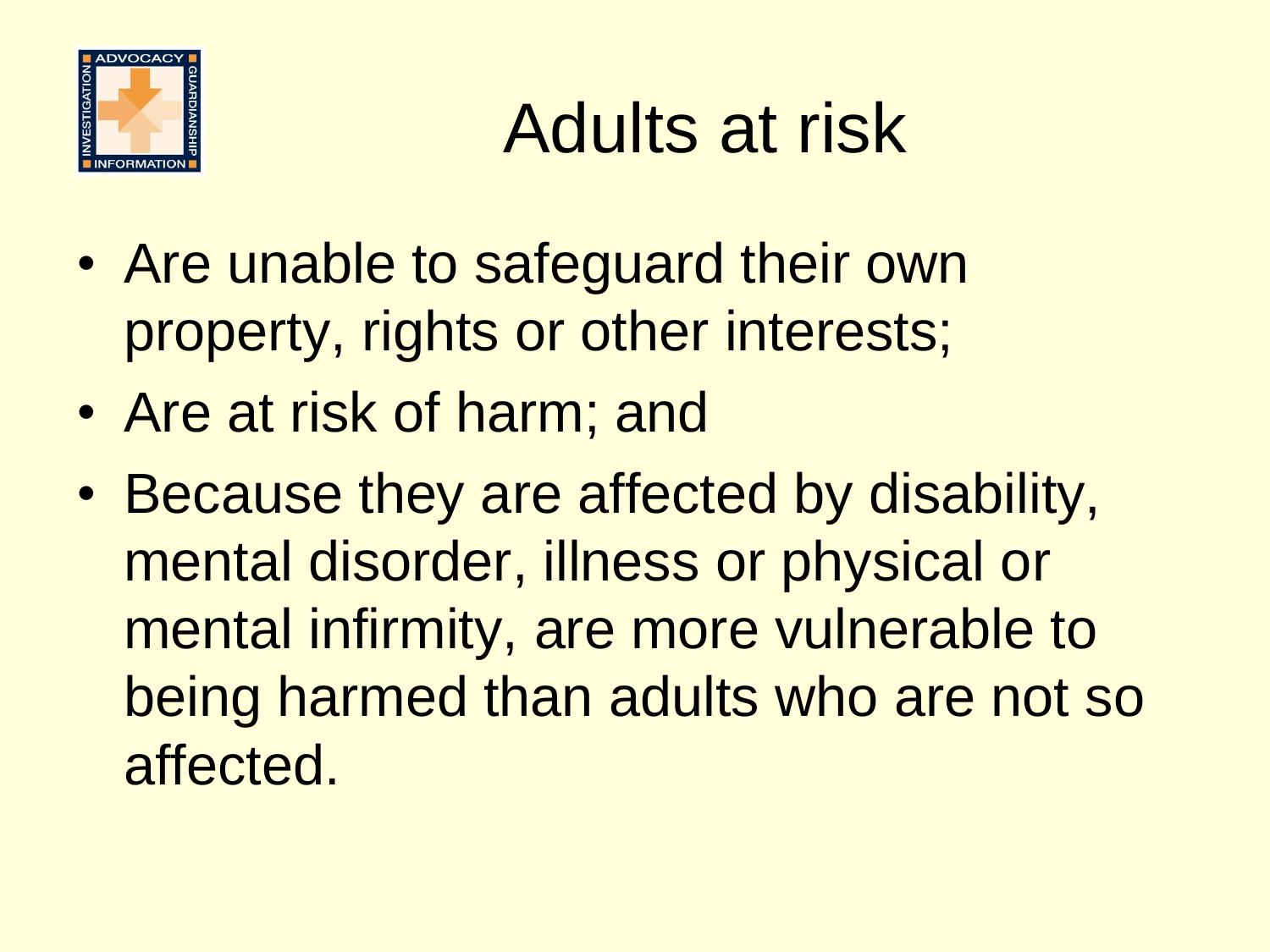

#### Other themes

- Domestic violence
	- Similarities and differences
- Information sharing
	- Working on an approach similar to child protection
	- May need legislative response
- Mandatory reporting and/or mandatory response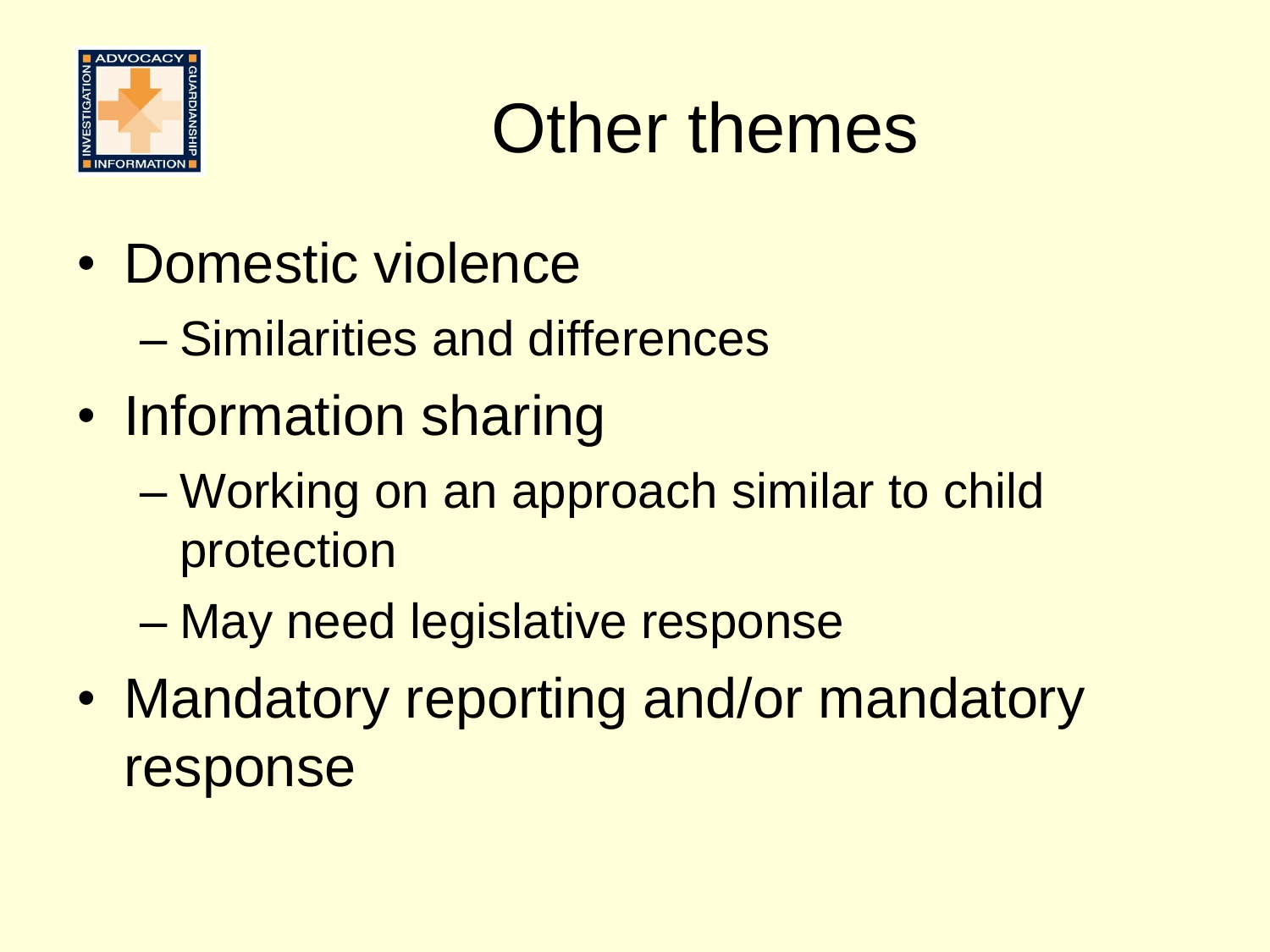

#### Restrictive Practices

- In SA a hidden problem a lack of rigorous checking and accountability measures.
- Do not have checks and balances as in other states.
- High likelihood that people with disability and their service providers are unnecessarily traumatised by the use of these practices.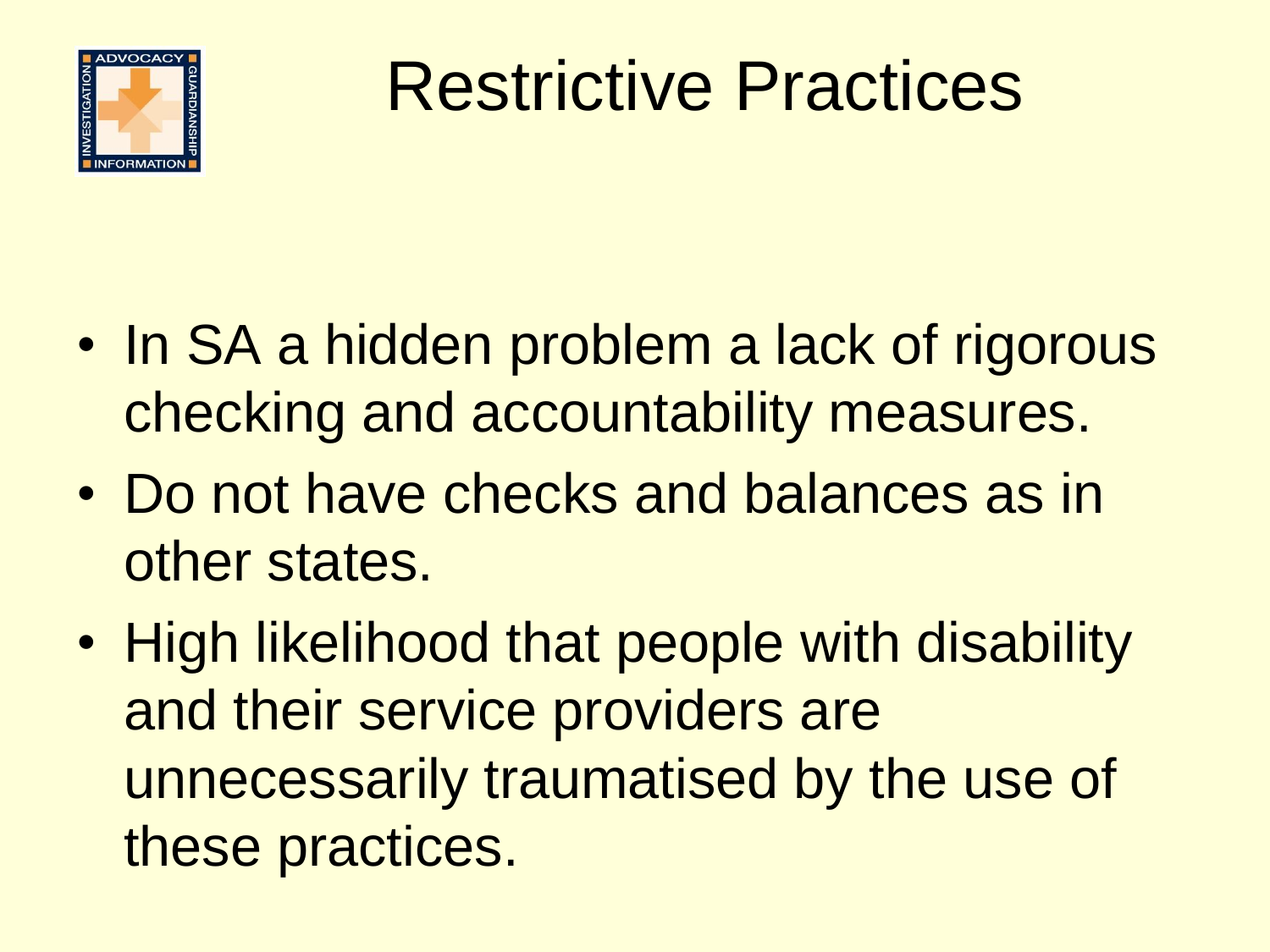

# New OPA Policy May 2011

- Assessment
- Behaviour Support Plan
- Evidence of prescription and approval
- Required prior to consent